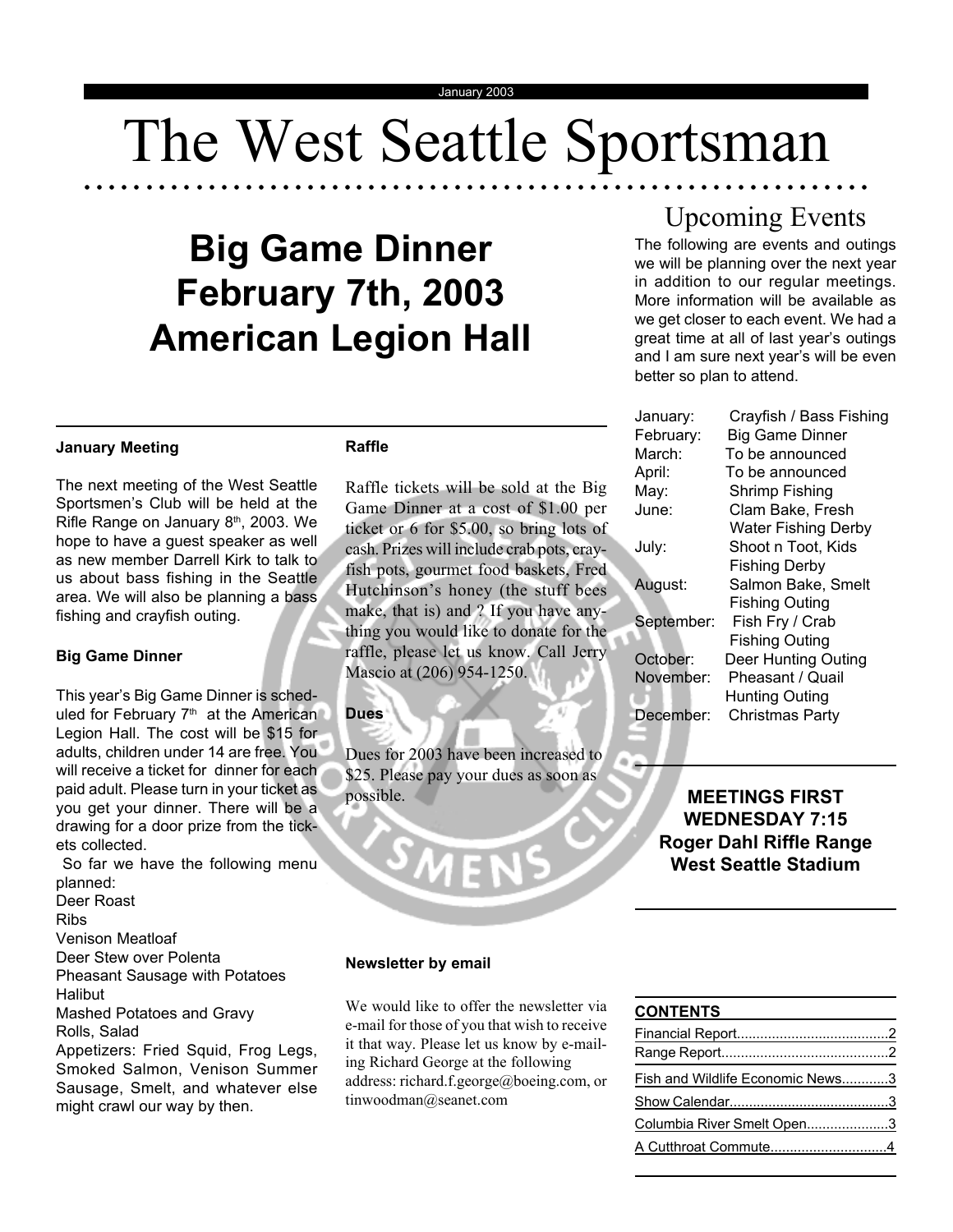#### January 2003

## **Financial Report**

Nov. 21 - Dec. 18 2002

IXXXXXXXXXXXXXXXXXXXXXXXXXXXXXXXXXXXXXXXXXX XXXXXXXXXXXXXXXXXXXXXXXXXXXXXX XXXXXXXXXXXXXXXXXXXXXXXXXXXXX XXXXXXXXXXXXXXXXXXXXXXXXXXXX XXXXXXXXXXXXXXXXXXXXXXXXXXXX XXXXXXXXXXXXXXXXXXXXXXXXXXXX XXXXXXXXXXXXXXXXXXXXXXXXXXXXX XXXXXXXXXXXXXXXXXXXXXXXXXXXXXXXXX XXXXXXXXXXXXXXXXXXXXXXXXXXX

XXXXXXXXXXXXXXXXXXXXXXXXXXXX XXXXXXXXXXXXXXXXXXXXXXXXXXXXX XXXXXXXXXXXXXXXXXXXXXXXXXXXXXX XXXXXXXXXXX

#### **XXXXXX**

XXXXXXXXXXXXXXXXXXXXXXXXXXXXXXXX XXXXXXXXXXXXXXXXXXXXXXXXXXXXXX XXXXXXXXXXXXXXXXXXXXXXXXXXXXXXXX XXXXXXXXXXXXXXXXX

## **RANGE REPORT December 18, 2002**

Next years dates for the Hunter Education classes have been submitted. They are February 20, 22, & 23, August 21, 23, & 24, September 4, 6, & 7. Gary, Richard, Steve and any others interested in being a instructor mark your calendar.

We have now received two grants for use on the range. The first one is for \$5000.00. We have to match this with cash. The work must be completed by June 2003. We can start now on this one.

The second one is the IAC for \$70000.00+. We got a statement from the Parks Department but not for ten years. I sent their letter to the IAC and as of this week we are still approved. Next step is to attend an instructional meeting on Jan 9, 2003. Then we can use this one. They put half the 70K and we put the other half in cash, donated labor and equipment. Looks like it might be time to go to work.

The third air pistol match is over. Rob had seven shooters show up. I was there this time. The next match is on January 11, 2003.



The West Seattle Sportsmen's Club was founded in 1934 by a group of fourteen men who had the foresight to see that sportsmen, in a united group, would present views, be better heard and achieve goals that were not possible when action as unorganized individuals. The ambitions of these charger members, who strove for the propagation of wildlife and habitat as well as the conservation of all our natural resources, has proven prophetic, for today multitudes of individuals and sporting groups are carrying on the job of conserving the remaining outdoor assets of natural America. The West Seattle Sportsmen's Club helps lead in this fight in the state of Washington. A member has the opportunity to join others in formulating club action in achieving and maintaining these goals.

However, "all work and no play" is not the format of the club. Many events are spaced throughout the year to insure a member many chances to participate in sportsmen's activities. For \$25, what more could a man ask than the opportunity to go salmon fishing with a group of his friends on a charter boat, fresh water fishing with other members and their families, have a salmon bake, a clam feed, or attend a banquet especially for the ladies. But there's more - he can shoot on the club range, go rabbit hunting, and if nothing else, should get \$15 worth just by watching the kids of the community have a real ball at the Kid's Fishing Derby. To sum it all up, a guy gets at least a hundred dollars worth of fun out of a year's membership.

|                         | <b>MEMBERSHIP APPLICATION</b><br><b>WEST SEATTLE SPORTSMEN'S CLUB</b>                                                                                                                                                                                                                                             |
|-------------------------|-------------------------------------------------------------------------------------------------------------------------------------------------------------------------------------------------------------------------------------------------------------------------------------------------------------------|
|                         | Date<br>of , Washington,<br>being interested in the propagation and conservation of game birds, game animals,<br>and fish in the State of Washington, do hereby apply for membership in the WEST<br>SEATTLE SPORTSMEN'S CLUB and tender herewith the sum of \$ in<br>payment of one year's dues.                  |
|                         | "I solemnly swear that I will abide by the Constitution and By-Laws of the West<br>Seattle Sportsmen's Club and help in its up-building and I will not willfully disobey<br>the Game Laws wherever I fish or hunt. I will always be a true sportsman both in<br>the field and to my brother members at all times. |
| Signed<br>City<br>Phone | Street Address<br>$\mathbf{Z}_{1}$                                                                                                                                                                                                                                                                                |

Recommended by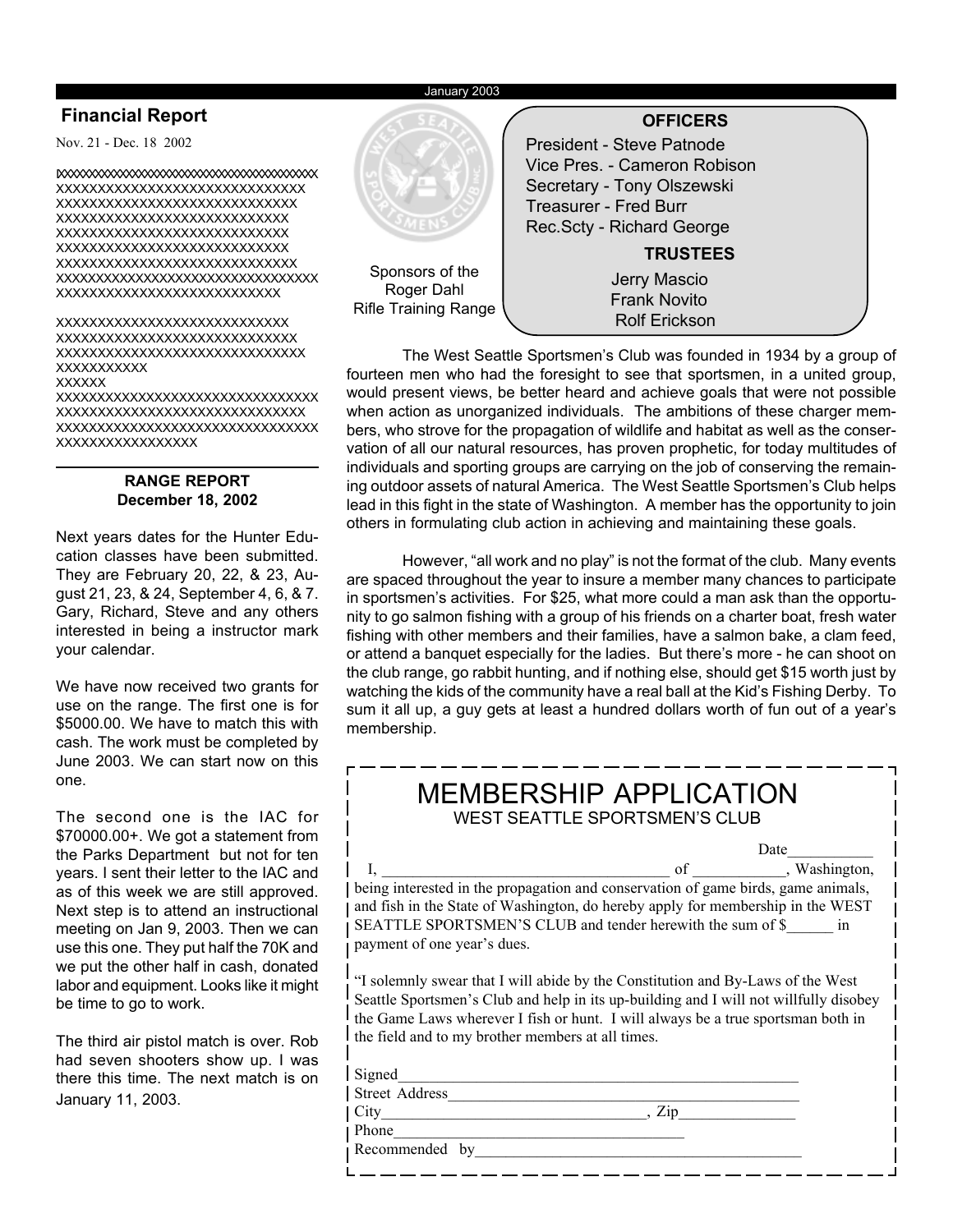## **Fish and wildlife recreation provides economic stimulus**

OLYMPIA– Fish- and wildlife-associated recreation provides a major economic stimulus for Washington, recently generating nearly \$2.2 billion in annual spending across the state. That's the focus of *Adding It Up*, a recently-completed report by the Washington Department of Fish and Wildlife (WDFW) now available on the agency's website at http:// www.wa.gov/wdfw/pubaffrs/adding\_it\_up.htm

The 16-page publication features dozens of business owners, civic leaders and other citizens who describe how their communities profit from of spending by fishers, hunters and wildlife-viewers.

"The economic significance of fish and wildlife-associated recreation to local communities is huge," said WDFW Director Jeff Koenings. "We sometimes fail to make the connection between healthy, sustainable fish and wildlife populations and the vitality of local economies around the state. This report, and the people featured in it, are a clear reminder of that vital connection."

WDFW's report comes on the heels of a nation-wide U.S. Fish and Wildlife Service (USFWS) survey which detailed participation by people over the age of 16 in fish- and wildlife-related recreation.

Data for the USFWS survey was collected in two phases by the U.S. Census Bureau, with sample sizes designed to provide statistically reliable results at the state level. Major findings of the survey include:

- **·** Fishers, hunters and wildlife viewers spent a combined total of over \$2.18 billion annually in Washington state in 2001.
- **·** Washington ranks first in the Northwest, and eighth in the nation, in spending by sport fishers, which totaled nearly \$854 million in 2001.
- **·** Washington ranks first in the Northwest, and seventh nationally, in spending by wildlife-watchers, with participants spending a total of nearly \$980 million in 2001.
- **·** Hunters spent nearly \$350 million pursuing their sport in Washington in 2001.
- **·** Nearly 2.5 million people, both residents and nonresidents, participated in wildlife-watching activities in Washington in 2001, while 227,000 people hunted here and 659,000 sport anglers fished here.

"It's important to note that we have been able to maintain– and in some cases expand– these recreational opportunities even while protecting fish and wildlife as required by the Endangered Species Act," Koenings said. "Meeting these dual objectives would not have been possible without the department's scientific and technical expertise in sound resource stewardship."

DOH Shellfish Red Tide Hotline

## Show Calendar

| $Jan. 17-26$      | <b>Seattle Boat Show</b><br>Seahawks Stadium<br>and Exhibition Center      |
|-------------------|----------------------------------------------------------------------------|
| <b>Jan.</b> 17-26 | Lake Union Boats Afloat Show<br><b>Chandlers Cove, South Lake</b><br>Union |
| Jan 22-26         | Washington Sportsmen's Show                                                |

**Jan. 22-26 Washington Sportsmen's Show** Western Washington Fairgrounds Puyallup, Washington

## **season to open Columbia River smelt**

**Actions:** Columbia River and tributary smelt fishery opens January 1, 2003.

**Effective Date:** January 1, 2003 through March 31, 2003. Mainstem Columbia is open 7 days/week and 24 hours per day.

Washington tributaries are open 7 days/week during the hours of 6 a.m. to 10 p.m.

**Species affected:** Smelt

**Location:** Columbia River and tributaries below Bonneville Dam.

**Reason for action:** The smelt fishery regulations are consistent with Level 3 fisheries in the "Washington and Oregon Eulachon Management Plan" for the Columbia River. Improved ocean conditions are expected to benefit smelt returns, and abundance in 2003 is expected to be strong.

**Other information:** No license is required. Daily limit is 10 pounds per person (about 1/3 of a 5-gallon bucket). Please remember to respect private property.

**Information contact:** Region 5 office. (360) 696-6211 and press \*1010 for regulations current fishing reports. Fishers must have a current Washington fishing license. Check the WDFW "Fishing in Washington" rules pamphlet for details on fishing seasons and regulations. Fishing regulations are subject to change. Check the WDFW Fishing hotline for the latest rule information at (360) 902-2500, press 2 for recreational rules. For the Shellfish Rule Change hotline call (360)796-3215 or toll free 1-866-880- 5431.

1-800-562-5632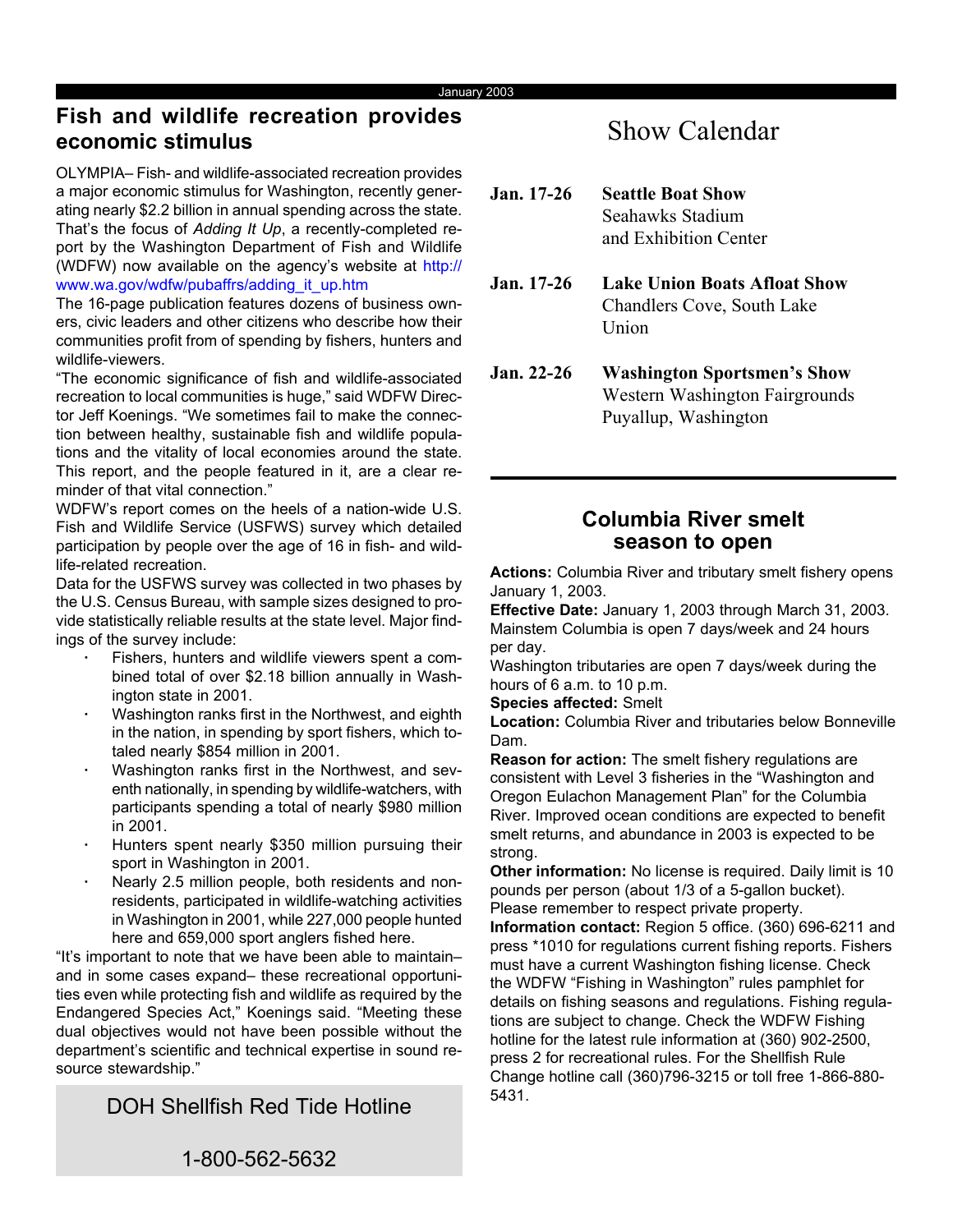## **Seattle's Lake Washington It's A Cutthroat Commute Across**

## By John L. Beath

Most anglers think they must travel to some faraway locale where trout and trees grow as large as the cost to pursue them, but they don't. In the Seattle area thousands of hurried commuters daily cross Lake Washington, within a few hundred yards of one of America's best kept secret fisheries for trophy-sized, multi-pound monster cutthroat trout – many of which outweigh the current 6 pound state record fish.

Both floating bridges, I-90 and Highway 520 connect coffee'd commuters to their jobs while unknowingly revealing where to catch these 2 to 8 pound, heavy-bodied brutes. But few of the region's residents know what silently prowls beneath and to the side of these massive, snake-like concrete floating bridges. And fewer yet know the secrets of how to connect their line with Mr. Cutthroat Trout. If they did know Seattle's sea-run secrets, commuters might "cutt" their work schedule to take advantage of the fun, alongside the bridge in the slow lane, trolling the east west span of the bridges. And when the slow lane fails to produce it's only a matter of trying the placid waters of the East Channel between Mercer Island and Newport or in front of Microsoft Billionaire Bill Gates' mansion.

Anywhere on the east side of the lake where the water is at least 40 feet deep could produce a trophy says Curt Welsh, from Special Moments Guide Service. Welsh says each year he's surprised at the interest in this fishery but he still doesn't see many boats pursuing these fish.

"My clients and I caught over 500 cutts' in Lake Washington last year. The biggest cutthroat I caught and released measured 31 inches and weighed 8 pounds," Welsh proudly said.

The fishery is so addictive Welsh fishes the lake year round, with or without clients aboard, and still can't believe the lack of fishing pressure considering how many big trout he catches. Most of Welsh's guests are locals trying to learn the fishery, but more anglers are coming from all over America because they heard through word of mouth how big the cutthroat grow. Welsh does encourage anglers to keep some fish, but emphasizes catch and release and the importance of sustaining the fishery. Of the 500 fish caught last year 300 were released. The average sized fish measured an unbelievable 23 to 27 inches and weighed 4 ½ to 5 pounds.

Local biologists and University of Washington, School of Fisheries Masters Program student Gretchen Nowak, openly admits not much is known about Lake Washington cutthroat. Last summer Nowak began studying the lake's cutt' population because of concerns for the lake's dwindling sockeye salmon.

"Anecdotal evidence indicates that the Lake Washington cut-

throat population is increasing," Nowak said. "People are concerned because cutthroat trout are a main predator on sockeye fry."

The experts still aren't sure if these fish are anadromous like salmon or adfluvial, which means they leave the stream and stay in the lake instead of going to sea before migrating back to their natal waters. Anglers don't seem to care where they're going to or coming from, as long as they continue traveling the lake's underwater highway the year 'round.

Last summer Nowak enlisted Welsh's help to catch several cutthroat for her ongoing cutthroat study. "The methods Curt used were great, they worked for us during our study all summer long."

Some of the fish caught were fitted with tracking transmitters to enable Nowak to track the fish's telemetry to determine where they spend most of their time and why. Nowak says it appears that the cutthroat are mirroring the lake's temperature thermocline and staying just below the fish's preferred 50 degree water. Summertime surface temperatures rise to 68 - 73 degrees which pushes the fish to average depths ranging from 45 to 60 feet deep. One fish, however, did take the transmitter all the way to 197 feet deep.

"The biggest thing to watch for is on your fishfinder," advises Welsh. "As the water temp rises the fish go down. I keep my gear 10 feet under the thermocline."

If the cutthroat aren't biting there's a chance to hook into rainbow trout ranging in size from 12 to 20 inches. Bank anglers rarely, if ever catch cutthroat but they catch the bulk of the lake's rainbow trout. For years the lake was planted with 250 to 300,000 sub-legal rainbow. Budget cuts within the Washington Department of Fish and Wildlife ended these large plants last year, but the lake still has catchable numbers of 12 to 18 inch rainbows. Welsh says when Lake Washington quits producing respectable catches of cutthroat trout anglers need only trailer their boats a few miles away to Lake Sammamish State Park, where the same techniques used on Lake Washington work just as well directly in front of the park.

With trophy fishing like this it makes it super easy to talk the entire family into heading to Seattle, where everyone will enjoy the Space Needle, waterfront, Public Market and of course, commuting in the slow – always wet lane – waiting for an appointment with Mr. Cutthroat – one of Seattle's finest fishing appointments.

## **Technique**

During winter and early spring Welsh uses 12 pound lead core, color-coded line spooled on level wind reels attached to medium action steelhead rods. Each color on the line is 30 feet, making it easy to keep track of line payed out. Since these fish have a taste for the lake's abundant longfin smelt and not-so-many sockeye smelt, Welsh uses a selection of spoons that mimic the small, darting fish or gang troll blades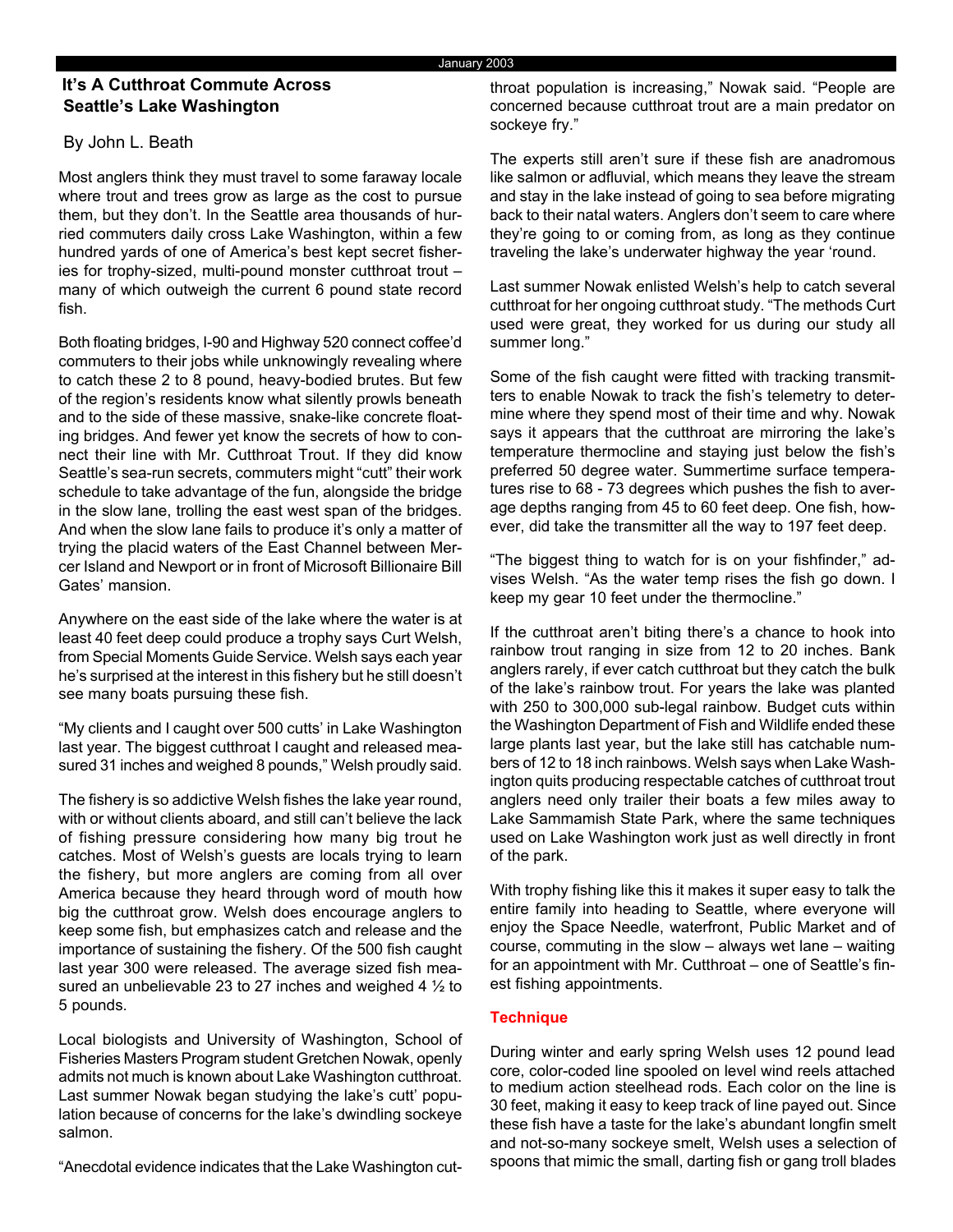in front of a Wedding Ring rig tipped with a nightcrawler. Welsh says not all spoons are created equal. For instance, his favorite Luhr Jensen Needlefish spoon comes in two frog finishes – one that catches lots of fish and one that has never caught any. The winner has yellow dots with black centers while the loser has a red center dot.

In addition to Needlefish spoons, Coyote spoons, in either the 3.5 inch or 4 inch also work well. While he's tried using flasher and dodgers of all sizes in front of the spoons, his best luck is achieved by attaching 40 feet of 10 pound Fireline directly to the leadcore line. Prior to the thermocline descending, which could be anytime from May to June, Welsh plays out 4 to 7 colors of leadcore line and trolls anywhere from dead slow to 4 miles per hour. He says varying the speed is important because you never know what mood or depth they will bite at.

"I've caught everything using this method, even sockeye," admitted Welsh.

As soon as the thermocline sends the fish in search of the cool depths, Welsh abandons the leadcore in favor of downriggers. He still varies speeds and uses the same rods and reels as well as his favorite spoons or gang troll gear but defines his trolling depth to just below the thermocline, which usually stays between the 40 to 65 mark. Instead of leadcore on his reels he uses straight 10 or 12 pound mono and sends out 100 feet of line before attaching his line to the downrigger.

## **Best Spoon Colors**

Frog, perch and a brass body with a red head.

## **Best Hot Spots**

"The fish could be anywhere on the east side of the lake," Welsh says. "But the two bridges are great places to try. But remember to stay at least 100 yards away from the bridge. It's the law and you'll loose your downrigger balls on the cable if you don't."

If you ask the cutthroat regulars which side or the bridges to fish, the majority agree the rough side is best, which changes with the wind. When the rough side gets to uncomfortable anglers can try the East Channel near Kelsey Creek, Mercer Slough or fish in front of Juanita Bay, depending again on wind direction.

## **A CHRISTMAS GIFT**

#### **by Richard Dale Sides**

Twas the week before Christmas and all through the house, not a creature had been stirring, cause there's no money in the house. I already had my mind made up that it was going to be pretty bare under the old Christmas tree this year. It was 1962, I was only ten, and we were living in some pretty tough times. Without any kind of warning, the plant had laid my dad off, along with fifty other workers about three months ago. He had only been able to pick up a couple of small odd jobs since he had been laid off. Even though I was only ten, it didn't take a rocket scientist to figure out that without work and money, that food was going to be more of a priority than Christmas. Even though times were bad, there were still a few good things that came out of it. I was able to spend more time with my dad doing things like hunting. My dad owned a Browning 12ga.double barrel shotgun. He was so proud of it, that at times I thought he loved that old gun more than he did me. Just the last time we went hunting my uncle Fred offered him eight hundred dollars for it. Dad said he would never sell it for money, that it gives him to much pleasure. He had promised me that, on the Christmas I turned ten, he would buy me a brand new .22 rifle. Now with things the way they were this year, well I just didn't know.

But what to my wondering eyes should appear, but under that tree were gifts every where. He had to have either robbed the bank or the armored car! As my dad handed me my gift, I could tell by the shape of the box, that it was the gun I had wanted. Just like I had envisioned to do when I opened the box, I rushed over to the gun rack to place my new gun beside his. We had been robbed, my dads pride and joy was gone. I turned to scream DAD!!! But he placed his hand over my mouth and placed his finger to his lips, as to say shush. Dad, your gun I ask? He hesitated, then whispered. I sold it to your Uncle Fred. But dad, you said you would never sell your gun! No son, I said, I could never sell it for money, for it gave me too much pleasure. Just look over at your mothers face now! You see son, it's still giving me pleasure. Just another kind.

The End